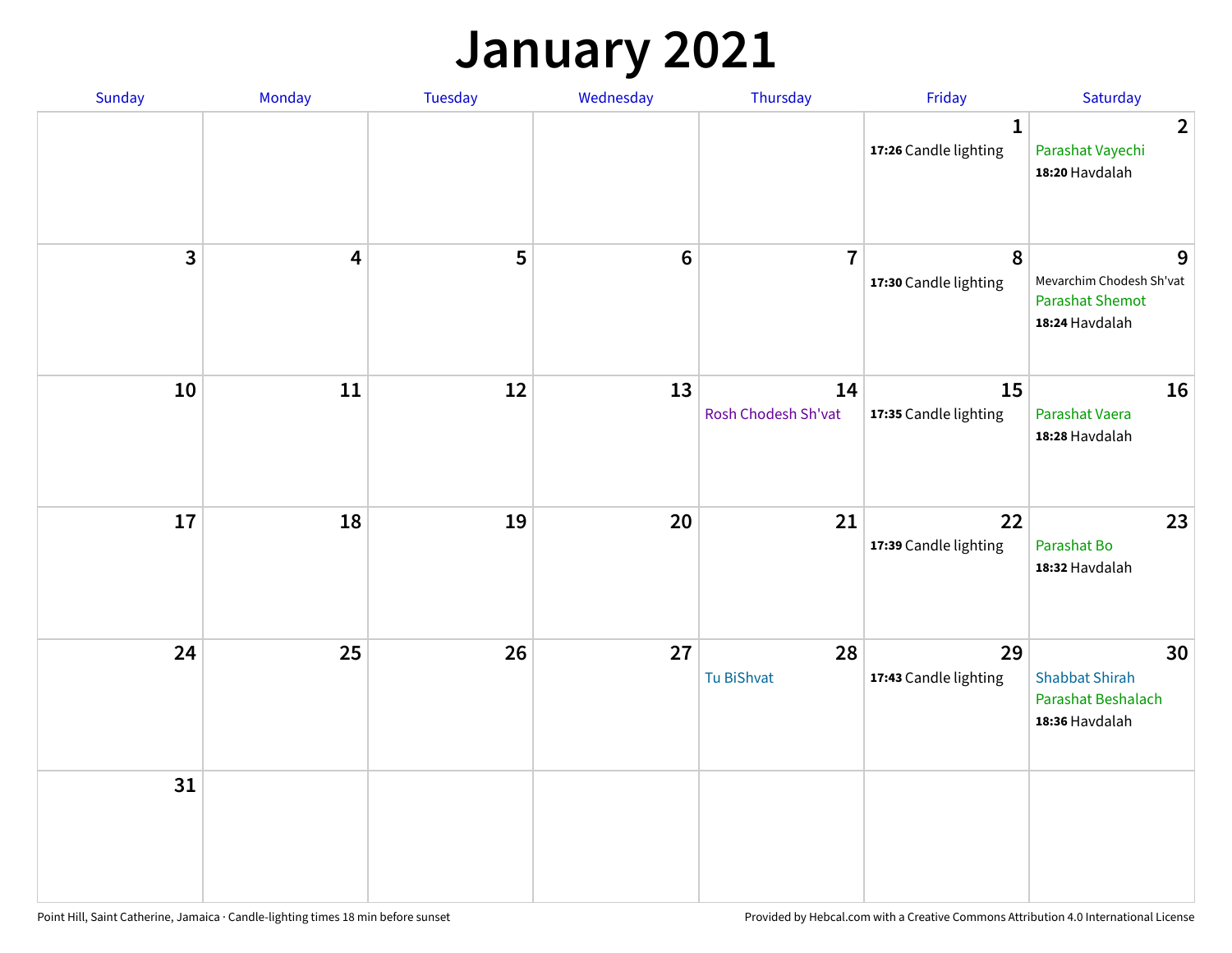# **February 2021**

| Sunday                     | Monday       | Tuesday        | Wednesday | Thursday                                                                          | Friday                                           | Saturday                                                                                   |
|----------------------------|--------------|----------------|-----------|-----------------------------------------------------------------------------------|--------------------------------------------------|--------------------------------------------------------------------------------------------|
|                            | $\mathbf{1}$ | $\overline{2}$ | 3         | 4                                                                                 | 5<br>17:47 Candle lighting                       | $6\phantom{1}6$<br>Mevarchim Chodesh Adar<br>Parashat Yitro<br>18:39 Havdalah              |
| $\overline{7}$             | ${\bf 8}$    | $\mathbf{9}$   | 10        | 11                                                                                | 12<br>Rosh Chodesh Adar<br>17:50 Candle lighting | 13<br><b>Shabbat Shekalim</b><br>Rosh Chodesh Adar<br>Parashat Mishpatim<br>18:42 Havdalah |
| 14                         | 15           | 16             | 17        | 18                                                                                | 19<br>17:53 Candle lighting                      | 20<br><b>Shabbat Zachor</b><br>Parashat Terumah<br>18:44 Havdalah                          |
| 21                         | 22           | 23             | 24        | 25<br>05:25 Fast begins<br>Ta'anit Esther<br>18:40 Fast ends<br><b>Erev Purim</b> | 26<br>Purim<br>17:55 Candle lighting             | 27<br>Parashat Tetzaveh<br>18:47 Havdalah                                                  |
| 28<br><b>Shushan Purim</b> |              |                |           |                                                                                   |                                                  |                                                                                            |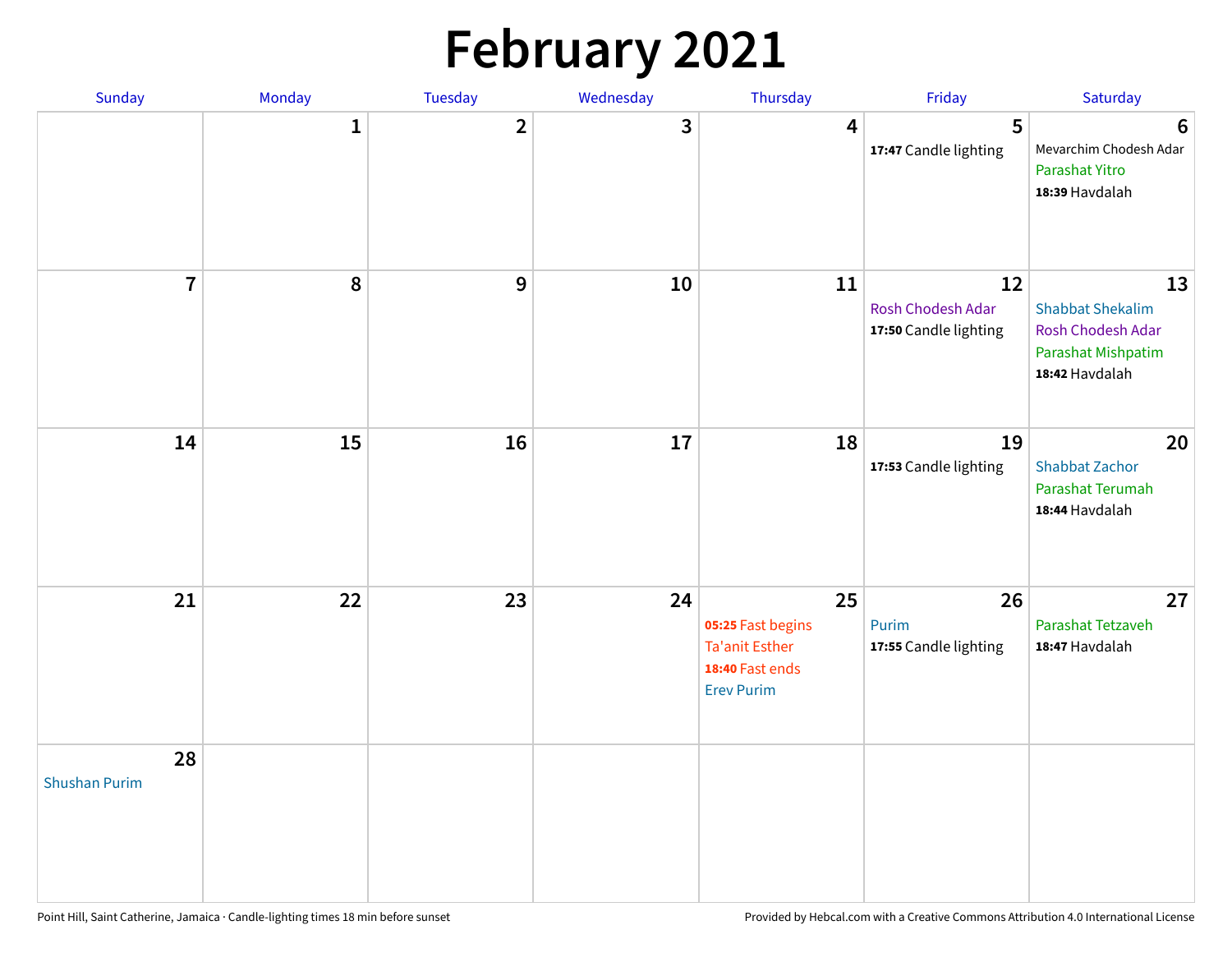### **March 2021**

| Sunday                                  | Monday                                   | Tuesday                 | Wednesday              | Thursday                                                              | Friday                      | Saturday                                                                                                 |
|-----------------------------------------|------------------------------------------|-------------------------|------------------------|-----------------------------------------------------------------------|-----------------------------|----------------------------------------------------------------------------------------------------------|
|                                         | $\mathbf 1$                              | $\overline{2}$          | 3                      | 4                                                                     | 5<br>17:57 Candle lighting  | $6\phantom{1}6$<br><b>Shabbat Parah</b><br>Parashat Ki Tisa<br>18:48 Havdalah                            |
| $\overline{7}$                          | 8                                        | 9                       | 10                     | 11                                                                    | 12<br>17:59 Candle lighting | 13<br><b>Shabbat HaChodesh</b><br>Mevarchim Chodesh Nisan<br>Parashat Vayakhel-Pekudei<br>18:50 Havdalah |
| 14<br><b>Rosh Chodesh Nisan</b>         | 15                                       | 16                      | 17                     | 18                                                                    | 19<br>18:01 Candle lighting | 20<br>Parashat Vayikra<br>18:52 Havdalah                                                                 |
| 21                                      | 22                                       | 23<br>Yom HaAliyah      | 24                     | 25<br>05:04 Fast begins<br><b>Ta'anit Bechorot</b><br>18:47 Fast ends | 26<br>18:02 Candle lighting | 27<br><b>Shabbat HaGadol</b><br><b>Erev Pesach</b><br><b>Parashat Tzav</b><br>18:53 Candle lighting      |
| 28<br>Pesach I<br>18:54 Candle lighting | 29<br><b>Pesach II</b><br>18:54 Havdalah | 30<br>Pesach III (CH"M) | 31<br>Pesach IV (CH"M) |                                                                       |                             |                                                                                                          |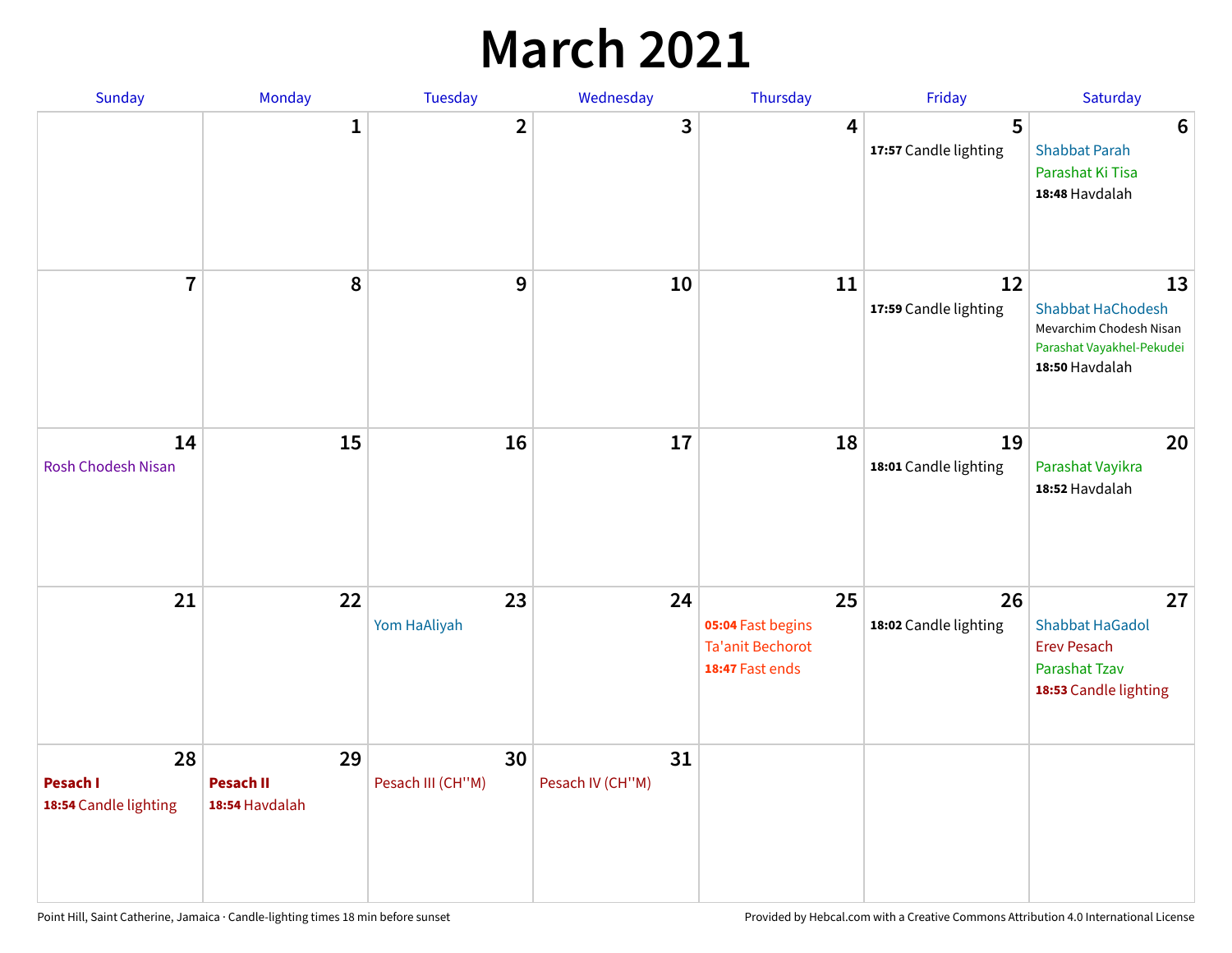# **April 2021**

| Sunday                                    | Monday                   | Tuesday                  | Wednesday           | Thursday                        | Friday                                                      | Saturday                                                           |
|-------------------------------------------|--------------------------|--------------------------|---------------------|---------------------------------|-------------------------------------------------------------|--------------------------------------------------------------------|
|                                           |                          |                          |                     | $\mathbf{1}$<br>Pesach V (CH"M) | $\overline{2}$<br>Pesach VI (CH"M)<br>18:04 Candle lighting | 3<br><b>Pesach VII</b><br>18:55 Candle lighting                    |
| 4<br><b>Pesach VIII</b><br>18:55 Havdalah | 5                        | $6\phantom{1}6$          | $\overline{7}$      | 8<br>Yom HaShoah                | 9<br>18:05 Candle lighting                                  | 10<br>Mevarchim Chodesh Iyyar<br>Parashat Shmini<br>18:57 Havdalah |
| 11                                        | 12<br>Rosh Chodesh Iyyar | 13<br>Rosh Chodesh Iyyar | 14<br>Yom HaZikaron | 15<br>Yom HaAtzma'ut            | 16<br>18:07 Candle lighting                                 | 17<br>Parashat Tazria-Metzora<br>18:59 Havdalah                    |
| 18                                        | 19                       | 20                       | 21                  | 22                              | 23<br>18:09 Candle lighting                                 | 24<br>Parashat Achrei Mot-Kedoshim<br>19:01 Havdalah               |
| 25                                        | 26<br>Pesach Sheni       | 27                       | 28                  | 29                              | 30<br>Lag BaOmer<br>18:11 Candle lighting                   |                                                                    |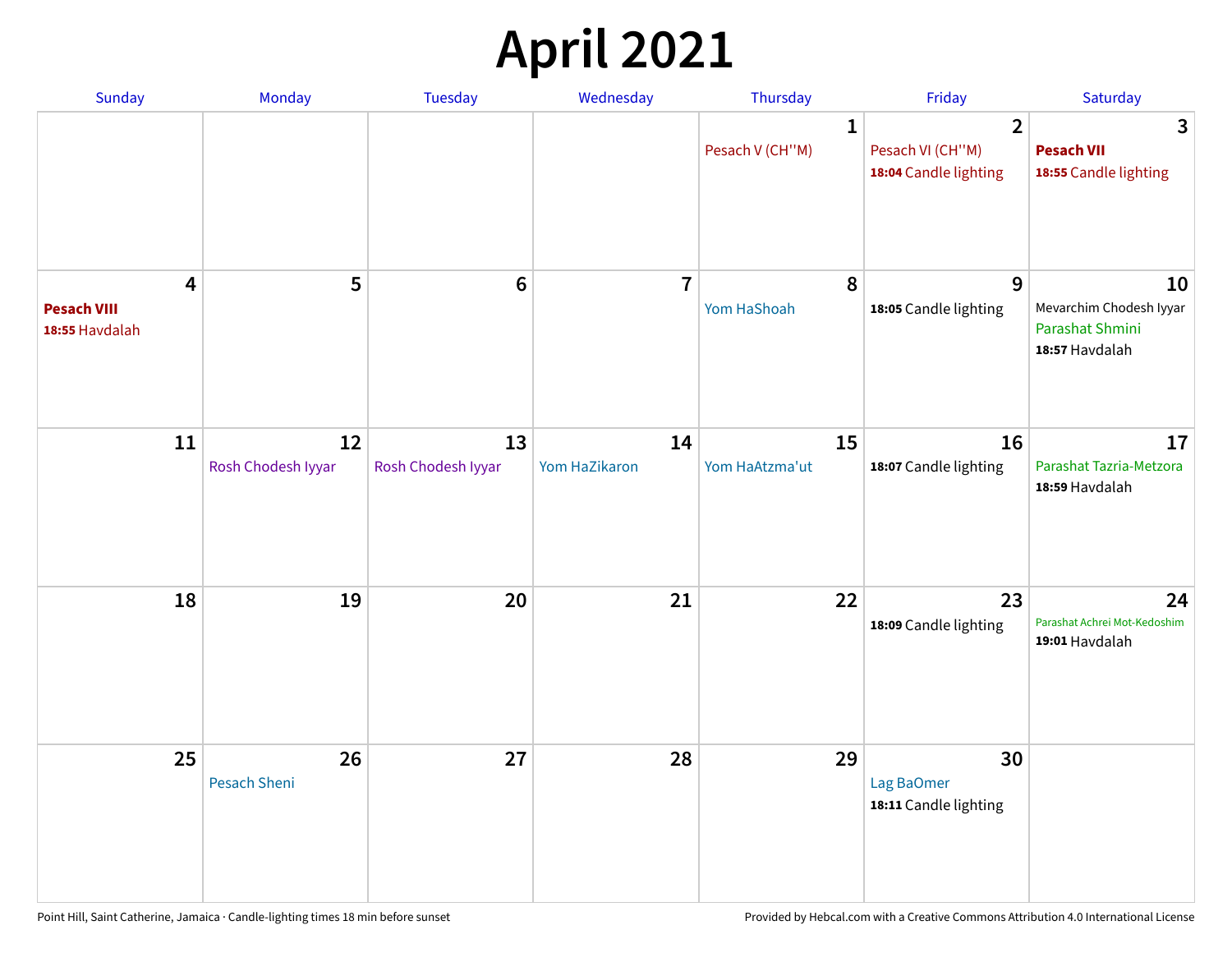#### **May 2021**

| Sunday                                             | Monday                                          | Tuesday                                   | Wednesday                       | Thursday        | Friday                                  | Saturday                                                                    |
|----------------------------------------------------|-------------------------------------------------|-------------------------------------------|---------------------------------|-----------------|-----------------------------------------|-----------------------------------------------------------------------------|
|                                                    |                                                 |                                           |                                 |                 |                                         | 1<br><b>Parashat Emor</b><br>19:04 Havdalah                                 |
| $\overline{2}$                                     | $\mathbf{3}$                                    | $\boldsymbol{4}$                          | 5                               | $6\phantom{1}6$ | $\overline{7}$<br>18:13 Candle lighting | 8<br>Mevarchim Chodesh Sivan<br>Parashat Behar-Bechukotai<br>19:06 Havdalah |
| 9                                                  | 10<br>Yom Yerushalayim                          | 11                                        | 12<br><b>Rosh Chodesh Sivan</b> | 13              | 14<br>18:16 Candle lighting             | 15<br>Parashat Bamidbar<br>19:09 Havdalah                                   |
| 16<br><b>Erev Shavuot</b><br>18:16 Candle lighting | 17<br><b>Shavuot I</b><br>19:10 Candle lighting | 18<br><b>Shavuot II</b><br>19:11 Havdalah | 19                              | 20              | 21<br>18:18 Candle lighting             | 22<br><b>Parashat Nasso</b><br>19:12 Havdalah                               |
| 23                                                 | 24                                              | 25                                        | 26                              | 27              | 28<br>18:21 Candle lighting             | 29<br>Parashat Beha'alotcha<br>19:15 Havdalah                               |
| 30                                                 | 31                                              |                                           |                                 |                 |                                         |                                                                             |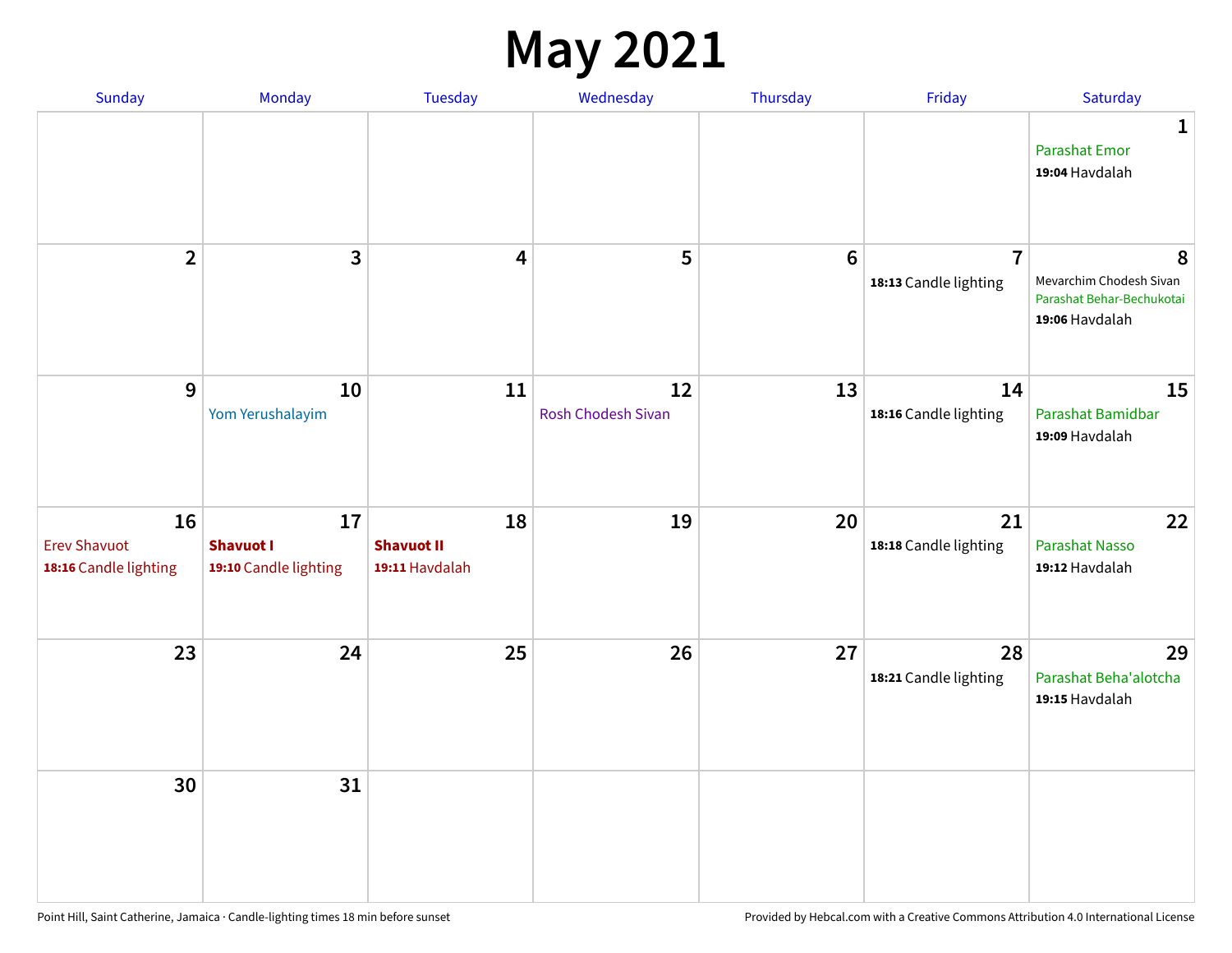#### **June 2021**

| Sunday                                                           | Monday                  | Tuesday      | Wednesday      | Thursday                 | Friday                                                   | Saturday                                                           |
|------------------------------------------------------------------|-------------------------|--------------|----------------|--------------------------|----------------------------------------------------------|--------------------------------------------------------------------|
|                                                                  |                         | $\mathbf{1}$ | $\overline{2}$ | $\mathbf{3}$             | $\overline{\mathbf{4}}$<br>18:23 Candle lighting         | 5<br>Mevarchim Chodesh Tamuz<br>Parashat Sh'lach<br>19:18 Havdalah |
| $\bf 6$                                                          | $\overline{\mathbf{7}}$ | 8            | 9              | 10<br>Rosh Chodesh Tamuz | 11<br><b>Rosh Chodesh Tamuz</b><br>18:26 Candle lighting | 12<br>Parashat Korach<br>19:21 Havdalah                            |
| 13                                                               | 14                      | 15           | 16             | 17                       | 18<br>18:28 Candle lighting                              | 19<br>Parashat Chukat<br>19:22 Havdalah                            |
| 20                                                               | 21                      | 22           | 23             | 24                       | 25<br>18:29 Candle lighting                              | 26<br><b>Parashat Balak</b><br>19:24 Havdalah                      |
| 27<br>04:22 Fast begins<br><b>Tzom Tammuz</b><br>19:17 Fast ends | 28                      | 29           | 30             |                          |                                                          |                                                                    |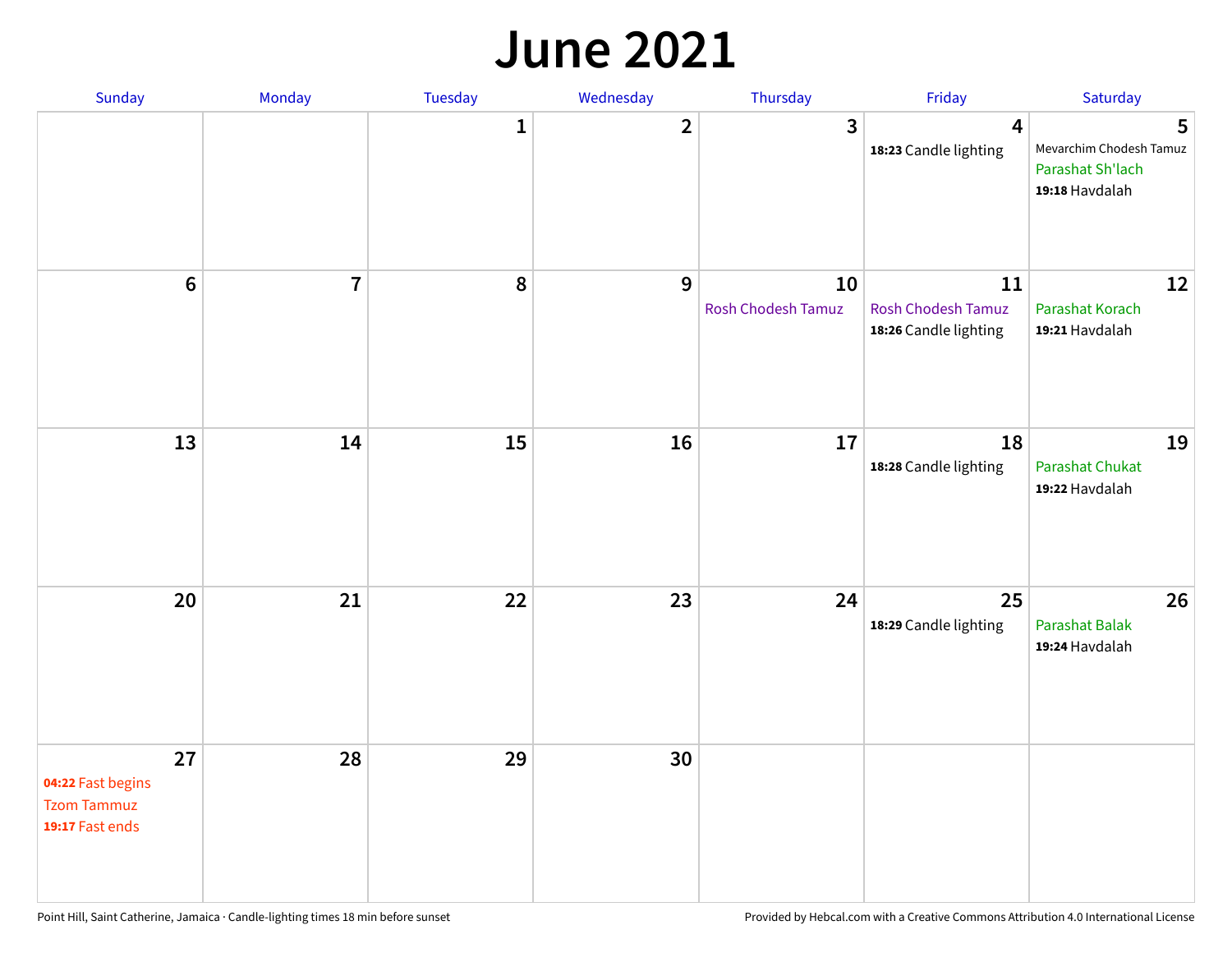# **July 2021**

| Sunday                               | Monday | Tuesday | Wednesday               | Thursday    | Friday                                  | Saturday                                                                                                          |
|--------------------------------------|--------|---------|-------------------------|-------------|-----------------------------------------|-------------------------------------------------------------------------------------------------------------------|
|                                      |        |         |                         | $\mathbf 1$ | $\overline{2}$<br>18:30 Candle lighting | 3<br>Mevarchim Chodesh Av<br><b>Parashat Pinchas</b><br>19:24 Havdalah                                            |
| 4                                    | 5      | $\bf 6$ | $\overline{\mathbf{7}}$ | 8           | 9<br>18:30 Candle lighting              | 10<br>Rosh Chodesh Av<br>Parashat Matot-Masei<br>19:24 Havdalah                                                   |
| 11                                   | 12     | 13      | 14                      | 15          | 16<br>18:29 Candle lighting             | 17<br><b>Shabbat Chazon</b><br>18:47 Fast begins<br>Erev Tish'a B'Av<br><b>Parashat Devarim</b><br>19:23 Havdalah |
| 18<br>Tish'a B'Av<br>19:16 Fast ends | 19     | 20      | 21                      | 22          | 23<br>18:27 Candle lighting             | 24<br>Tu B'Av<br>Shabbat Nachamu<br>Parashat Vaetchanan<br>19:20 Havdalah                                         |
| 25                                   | 26     | 27      | 28                      | 29          | 30<br>18:25 Candle lighting             | 31<br><b>Parashat Eikev</b><br>19:17 Havdalah                                                                     |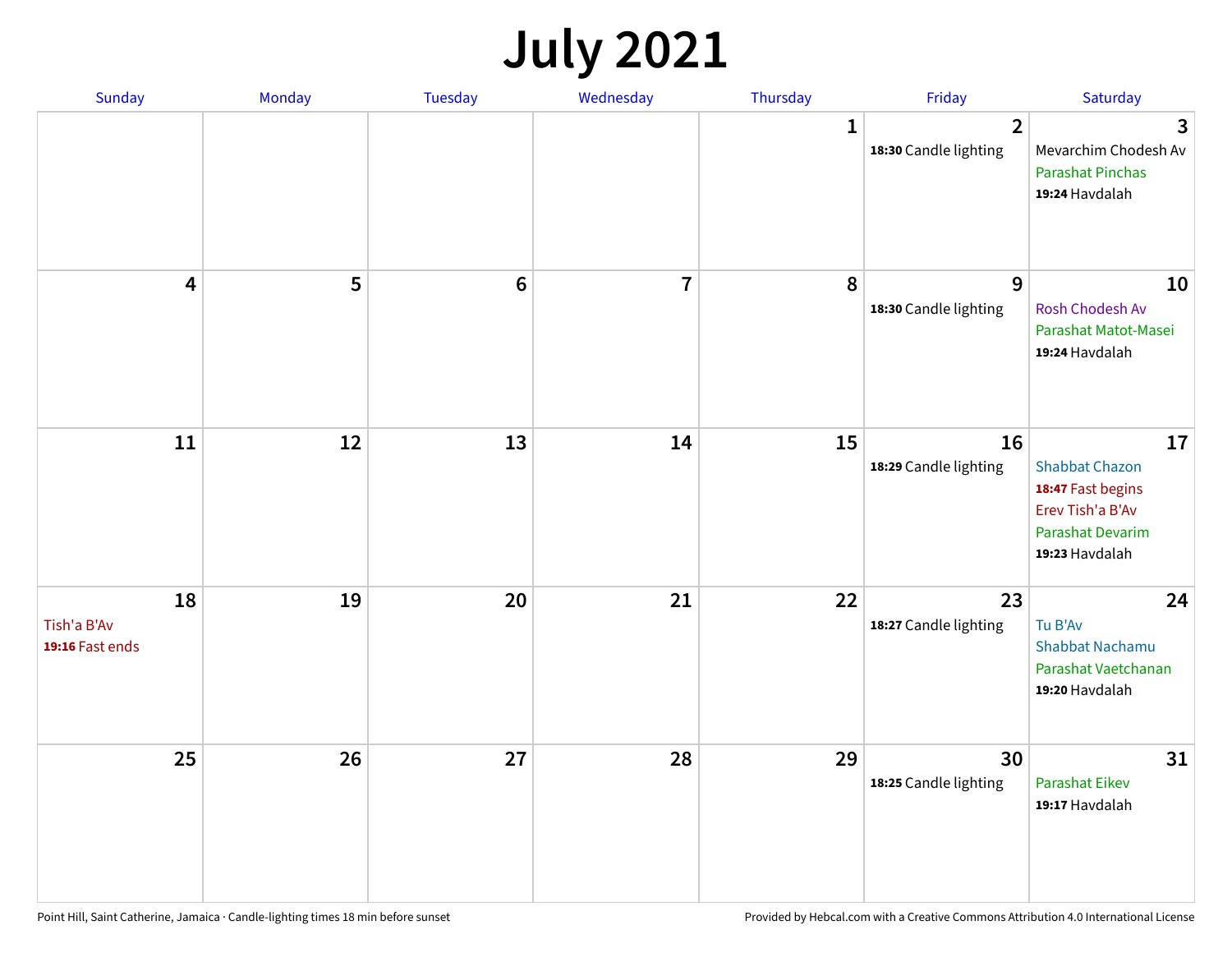# **August 2021**

| Sunday                         | Monday                                           | Tuesday | Wednesday | Thursday | Friday                           | Saturday                                                                     |
|--------------------------------|--------------------------------------------------|---------|-----------|----------|----------------------------------|------------------------------------------------------------------------------|
| $\mathbf{1}$                   | $\overline{2}$                                   | 3       | 4         | 5        | $\bf 6$<br>18:22 Candle lighting | $\overline{1}$<br>Mevarchim Chodesh Elul<br>Parashat Re'eh<br>19:14 Havdalah |
| $\pmb{8}$<br>Rosh Chodesh Elul | 9<br>Rosh Hashana LaBehemot<br>Rosh Chodesh Elul | $10\,$  | 11        | 12       | 13<br>18:17 Candle lighting      | 14<br><b>Parashat Shoftim</b><br>19:09 Havdalah                              |
| 15                             | 16                                               | 17      | 18        | 19       | 20<br>18:13 Candle lighting      | 21<br>Parashat Ki Teitzei<br>19:04 Havdalah                                  |
| 22                             | 23                                               | 24      | 25        | 26       | 27<br>18:08 Candle lighting      | 28<br>Leil Selichot<br>Parashat Ki Tavo<br>18:58 Havdalah                    |
| 29                             | 30                                               | 31      |           |          |                                  |                                                                              |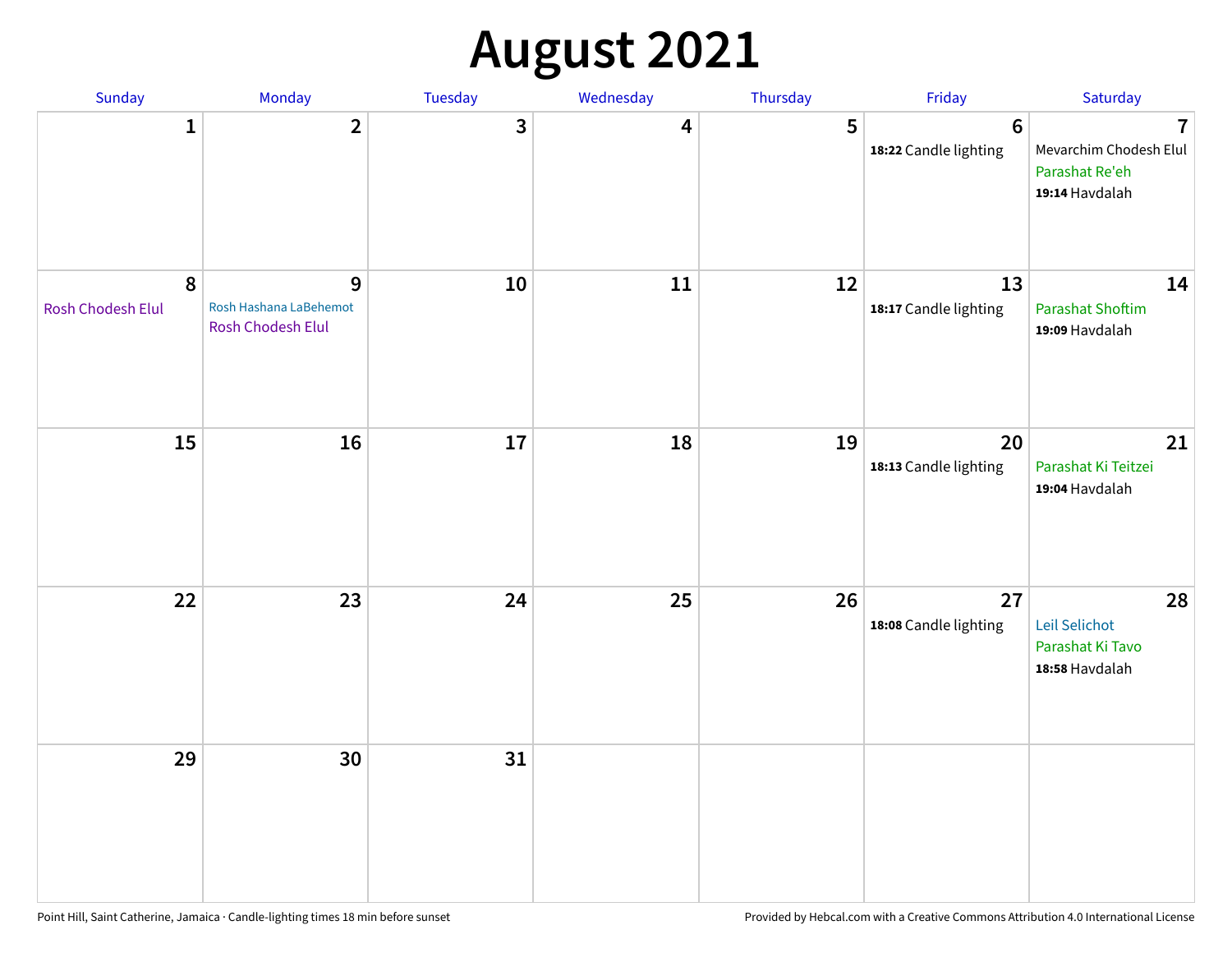# **September 2021**

| <b>Sunday</b>          | Monday                                                        | <b>Tuesday</b>                                               | Wednesday                                             | Thursday                                                          | Friday                                          | Saturday                                                           |
|------------------------|---------------------------------------------------------------|--------------------------------------------------------------|-------------------------------------------------------|-------------------------------------------------------------------|-------------------------------------------------|--------------------------------------------------------------------|
|                        |                                                               |                                                              | 1                                                     | $\overline{2}$                                                    | 3<br>18:02 Candle lighting                      | 4<br>Parashat Nitzavim<br>18:52 Havdalah                           |
| 5                      | $6\phantom{1}6$<br>Erev Rosh Hashana<br>18:00 Candle lighting | $\overline{7}$<br>Rosh Hashana 5782<br>18:50 Candle lighting | 8<br><b>Rosh Hashana II</b><br>18:49 Havdalah         | 9<br>04:51 Fast begins<br><b>Tzom Gedaliah</b><br>18:42 Fast ends | 10<br>17:56 Candle lighting                     | 11<br><b>Shabbat Shuva</b><br>Parashat Vayeilech<br>18:46 Havdalah |
| 12                     | 13                                                            | 14                                                           | 15<br><b>Erev Yom Kippur</b><br>17:52 Candle lighting | 16<br><b>Yom Kippur</b><br>18:42 Havdalah                         | 17<br>17:50 Candle lighting                     | 18<br>Parashat Ha'Azinu<br>18:40 Havdalah                          |
| 19                     | 20<br><b>Erev Sukkot</b><br>17:48 Candle lighting             | 21<br>Sukkot I<br>18:37 Candle lighting                      | 22<br><b>Sukkot II</b><br>18:37 Havdalah              | 23<br>Sukkot III (CH"M)                                           | 24<br>Sukkot IV (CH"M)<br>17:44 Candle lighting | 25<br>Sukkot V (CH"M)<br>18:34 Havdalah                            |
| 26<br>Sukkot VI (CH"M) | 27<br>Sukkot VII (Hoshana Raba)<br>17:42 Candle lighting      | 28<br><b>Shmini Atzeret</b><br>18:31 Candle lighting         | 29<br><b>Simchat Torah</b><br>18:31 Havdalah          | 30                                                                |                                                 |                                                                    |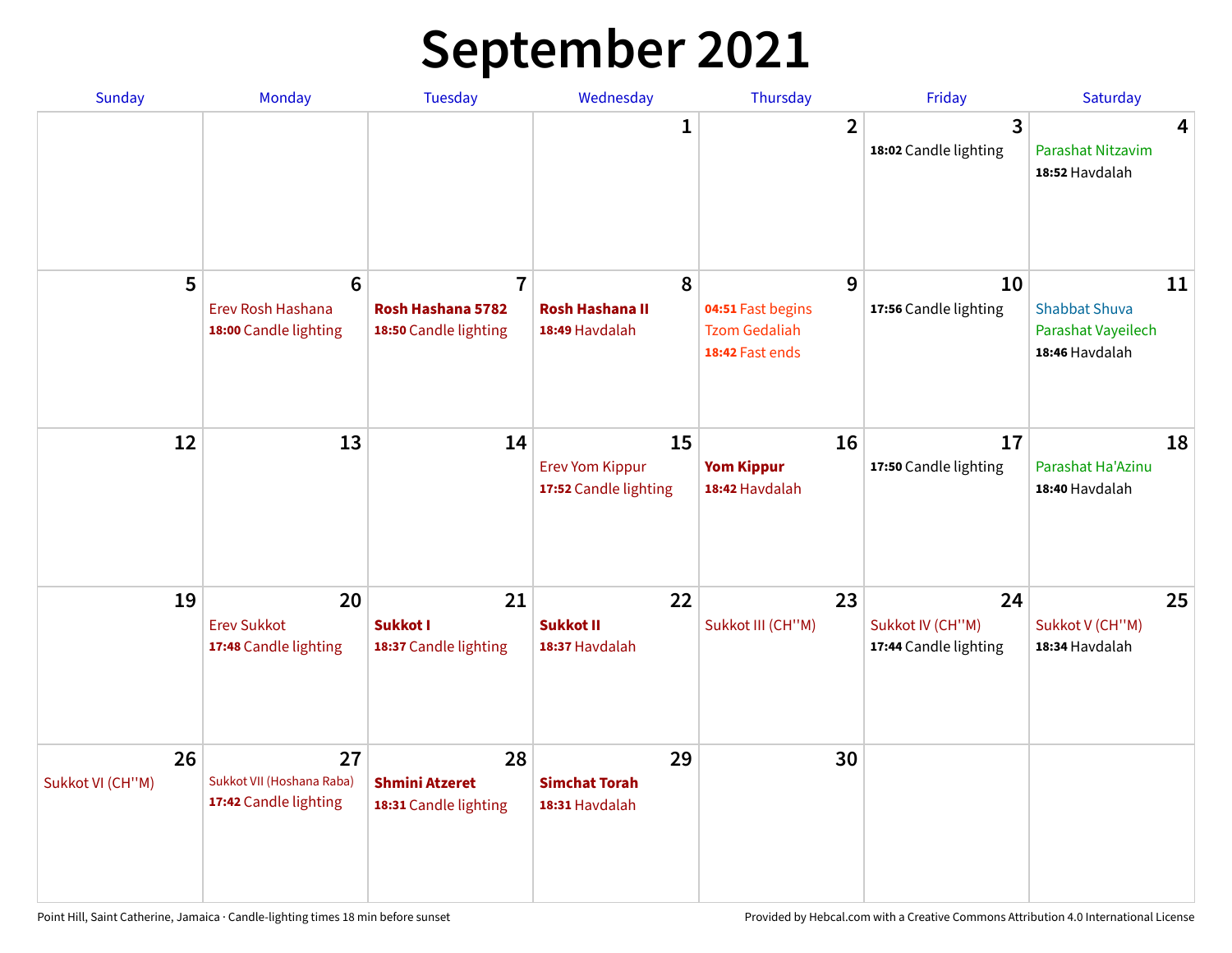### **October 2021**

| Sunday       | Monday | Tuesday | Wednesday                               | Thursday                                                        | Friday                                | Saturday                                                                                   |
|--------------|--------|---------|-----------------------------------------|-----------------------------------------------------------------|---------------------------------------|--------------------------------------------------------------------------------------------|
|              |        |         |                                         |                                                                 | $\mathbf{1}$<br>17:38 Candle lighting | $\overline{2}$<br>Mevarchim Chodesh Cheshvan<br><b>Parashat Bereshit</b><br>18:28 Havdalah |
| $\mathbf{3}$ | 4      | 5       | $6\phantom{1}$<br>Rosh Chodesh Cheshvan | $\overline{7}$<br>Rosh Chodesh Cheshvan   17:33 Candle lighting | 8                                     | 9<br><b>Parashat Noach</b><br>18:23 Havdalah                                               |
| 10           | 11     | 12      | 13<br>Yom HaAliyah School Observance    | 14                                                              | 15<br>17:27 Candle lighting           | 16<br>Parashat Lech-Lecha<br>18:18 Havdalah                                                |
| 17           | 18     | 19      | 20                                      | 21                                                              | 22<br>17:23 Candle lighting           | 23<br>Parashat Vayera<br>18:13 Havdalah                                                    |
| 24           | 25     | 26      | 27                                      | 28                                                              | 29<br>17:19 Candle lighting           | 30<br>Mevarchim Chodesh Kislev<br>Parashat Chayei Sara<br>18:10 Havdalah                   |
| 31           |        |         |                                         |                                                                 |                                       |                                                                                            |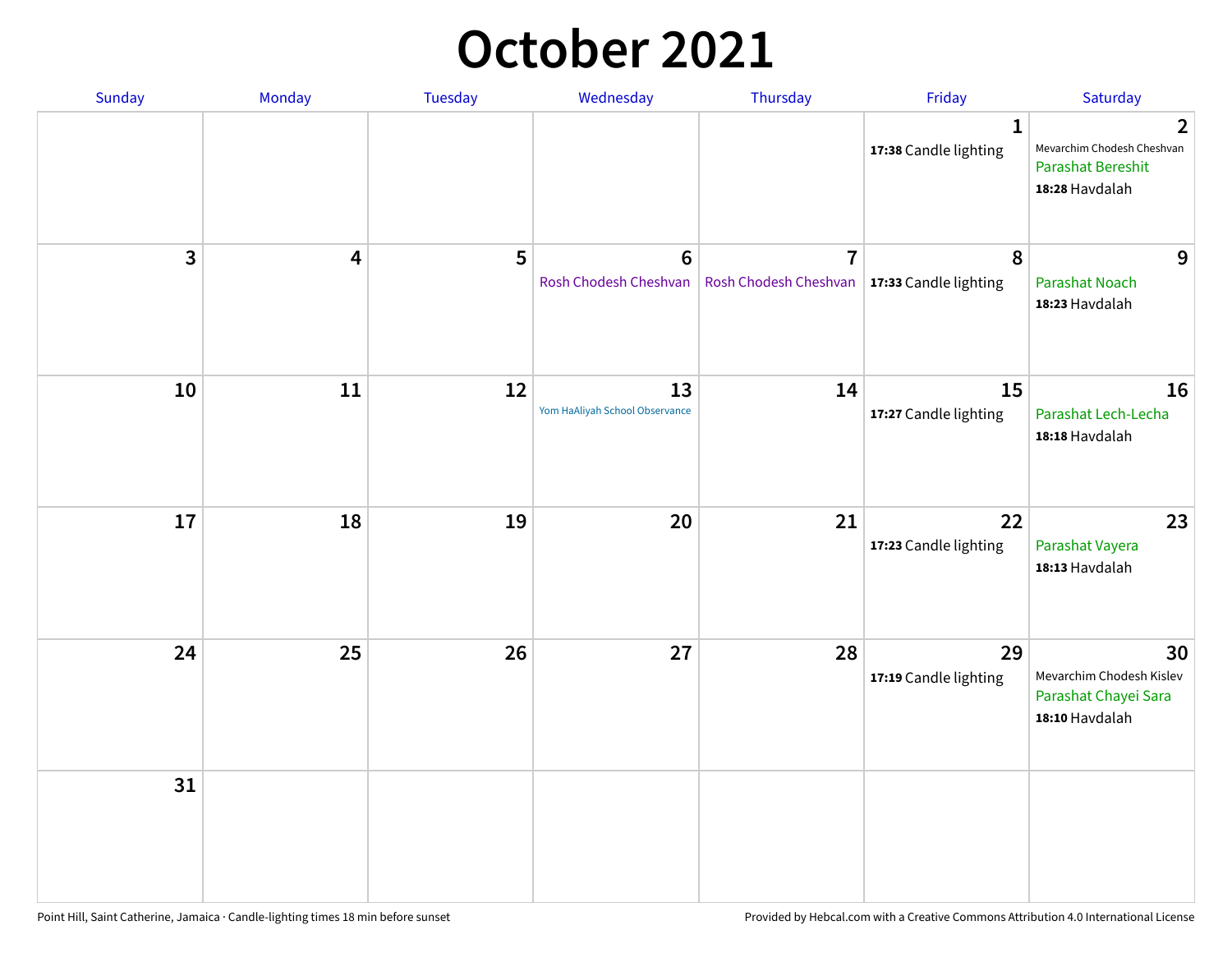#### **November 2021**

| Sunday         | Monday                                                   | Tuesday                         | Wednesday    | Thursday               | Friday                                            | Saturday                                                             |
|----------------|----------------------------------------------------------|---------------------------------|--------------|------------------------|---------------------------------------------------|----------------------------------------------------------------------|
|                | $\mathbf 1$                                              | $\overline{2}$                  | $\mathbf{3}$ | $\overline{4}$<br>Sigd | 5<br>Rosh Chodesh Kislev<br>17:16 Candle lighting | $\boldsymbol{6}$<br>Parashat Toldot<br>18:07 Havdalah                |
| $\overline{7}$ | 8                                                        | 9                               | 10           | 11                     | 12<br>17:14 Candle lighting                       | 13<br>Parashat Vayetzei<br>18:06 Havdalah                            |
| 14             | 15                                                       | 16                              | $17\,$       | 18                     | 19<br>17:12 Candle lighting                       | 20<br>Parashat Vayishlach<br>18:05 Havdalah                          |
| 21             | 22                                                       | 23                              | 24           | 25                     | 26<br>17:12 Candle lighting                       | 27<br>Mevarchim Chodesh Tevet<br>Parashat Vayeshev<br>18:05 Havdalah |
| 28             | 29<br>17:54 Chanukah: 1 Candle 17:54 Chanukah: 2 Candles | 30<br>17:55 Chanukah: 3 Candles |              |                        |                                                   |                                                                      |